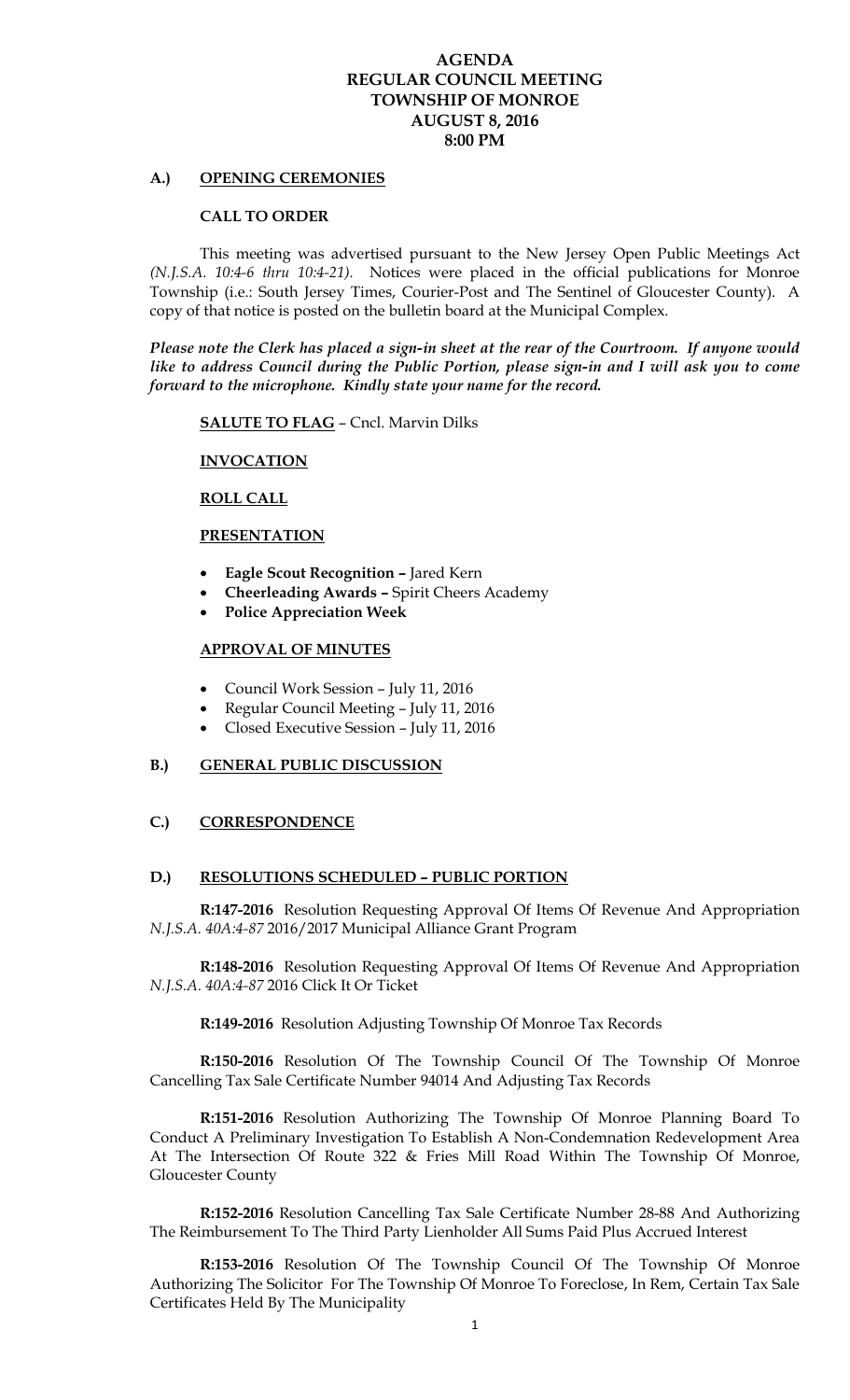## **AGENDA REGULAR COUNCIL MEETING TOWNSHIP OF MONROE AUGUST 8, 2016 8:00 PM**

## **D.) RESOLUTIONS SCHEDULED – PUBLIC PORTION** *(cont'd)*

**R:154-2016** Resolution Of The Township Council Of The Township Of Monroe Recommending The Monroe Township Planning Board And Monroe Township Zoning Board Adhere To The Multi-Modal Transportation Plan Prepared By Adams, Rehmann & Heggan Dated June 30, 2016

**R:155-2016** Resolution Of The Township Council Of The Township Of Monroe Authorizing The Request For Proposals (RFP) For Fire & Emergency Medical Services Study

**R:156-2016** Resolution Of The Township Council Of The Township Of Monroe Authorizing The Request For Proposals (RFP) For Marketing Analysis/Public Relations Campaign

**R:157-2016** Resolution Releasing The Maintenance Bond Posted For "Carriage Glen", Section 2, Subdivision #1696, Block 10301, Lot 16

**R:158-2016** Resolution Authorizing The Release Of The Performance Guaranty For "Walmart Retail Site", For Site Plan #416-BSP, Block 3901, Lots 1, 38, 38.02, 39, 40 And Part Of 1.01 For Certain Onsite Improvements

**R:159-2016** Resolution Of The Township Council Of The Township Of Monroe Appointing Douglas Long, Esquire As Special Counsel On Behalf Of The Township Clerk Of The Township Of Monroe

**R:160-2016** Resolution Authorizing The Execution Of Change Order Number – 1 For Bay Head Investments, Inc. D/B/A VCI Emergency Vehicle Specialist In The Increased Amount Of \$736.00 For Services Associated With The 2016 Ford E450 Remount/Refurbishment

**R:161-2016** Resolution Approving The Bill List For The Council Meeting Of August 8, 2016

**R:162-2016** Resolution Awarding A Contract For Professional Services To OMNI Recycling LLC, For The Township Of Monroe, County Of Gloucester, State Of New Jersey

**R:163-2016** Resolution Awarding A Contract For Professional Services To Adams, Rehmann & Heggan Associates, Inc. For Engineering Services Associated With The Lower Victory Lakes Dam Within The Township Of Monroe, County Of Gloucester, State Of New Jersey

**R:164-2016** Resolution Authorizing Closed Executive Session Of The Township Council Of The Township Of Monroe To Discuss Summerfields West Affordable Housing And George Ruch Building Lease Agreement

### **E.) ORDINANCES**

 **O:20-2016** Ordinance Of The Township Council Of The Township Of Monroe Adopting The Redevelopment Plan For Block 1303, Lot 20, 1030 North Main Street, Township Of Monroe, Gloucester County, New Jersey **(Second Reading & Public Hearing)** 

 **O:21-2016** An Ordinance Of The Township Council Of The Township Of Monroe To Amend Chapter 109 Entitled "Circuses And Carnivals" **(Second Reading & Public Hearing)** 

**O:22-2016** An Ordinance Of The Township Council Of The Township Of Monroe To Amend Chapter 104 Entitled "Buildings" **(Second Reading & Public Hearing)** 

**O:23-2016** An Ordinance Of The Township Council Of The Township Of Monroe To Amend Chapter 262 Entitled "Towing" **(First Reading & Publication)**